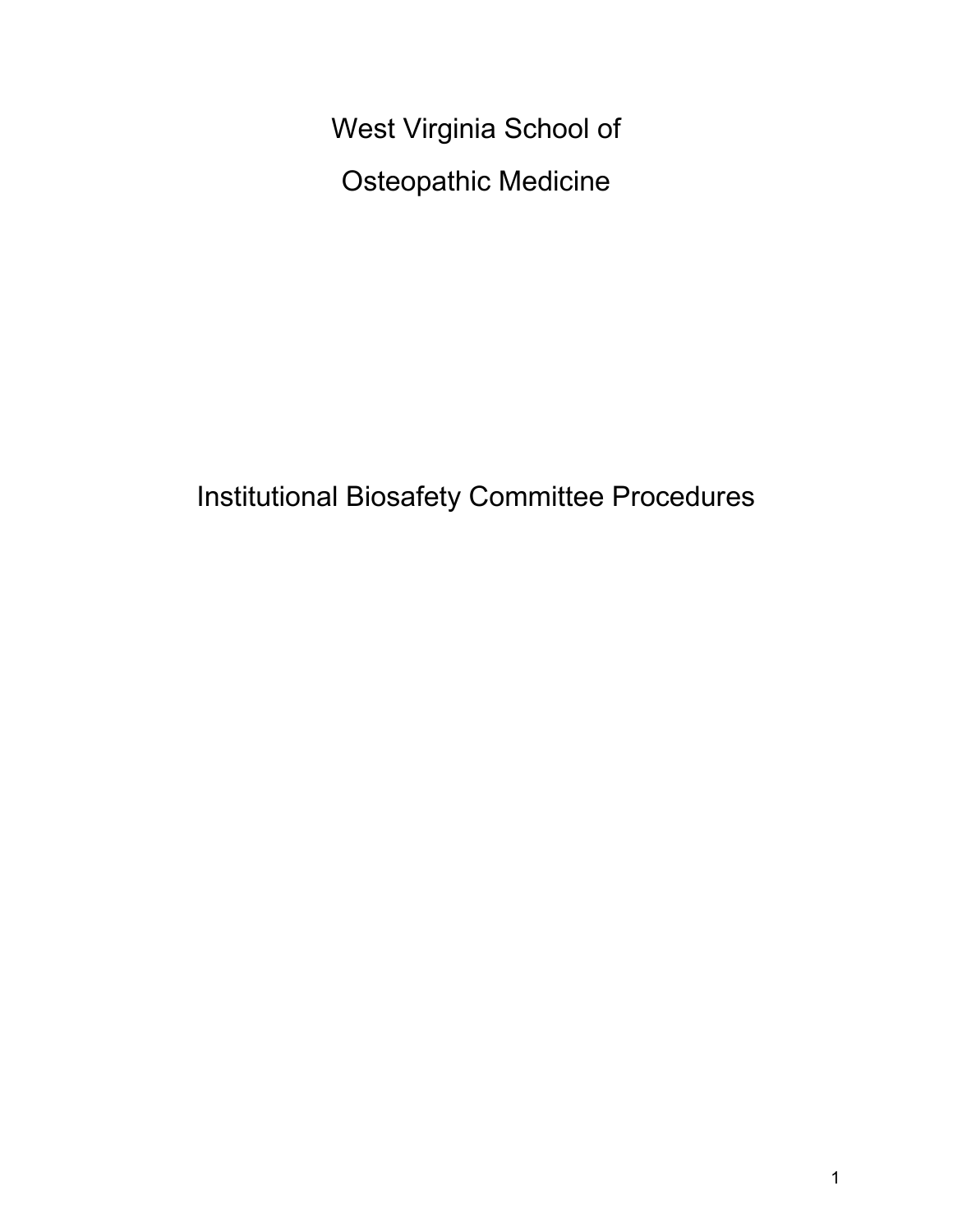# **Table of Contents**

| I. Definitions                                             | 4              |
|------------------------------------------------------------|----------------|
| II. Institutional Biosafety Committee                      |                |
| A. Goals of the Committee                                  | 5              |
| B. Committee Responsibilities                              | 5              |
| C. Membership                                              | 6              |
| D. Quorum                                                  | 6              |
| E. Records                                                 | $\overline{7}$ |
| III. Procedures                                            |                |
| A. Registration of Protocols                               | 8              |
| a) Recombinant or Synthetic Nucleic Acids                  | 8              |
| b) Infectious Agents (organisms, viruses, or prions)       | 8              |
| c) Biological Toxins                                       | 9              |
| d) Human or Non-Human Primate (NHP) Tissues and Cell Lines | 9              |
| e) Experiments in Animals                                  | 10             |
| <b>B. Review of Protocols</b>                              | 10             |
| 1. Administrative Review                                   | 10             |
| 2. Expedited Review                                        | 11             |
| 3. Full IBC Review                                         | 12             |
| 4. Amendments of Protocols                                 | 13             |
| 5. Renewal of Protocols (Annual Updates)                   | 14             |
| 7. Appeals                                                 | 14             |
| C. Reporting of Spills, Exposures, or Accidents            | 14             |
| IV. Roles and Responsibilities                             |                |
| A. Principal Investigator                                  | 14             |
| <b>B. IBC Chair</b>                                        | 15             |
| C. IBC Members                                             | 15             |
| D. Office of Research and Sponsored Programs               | 15             |
| E. Vice President of Administration and External Affairs   | 16             |
| V. Resources                                               | 16             |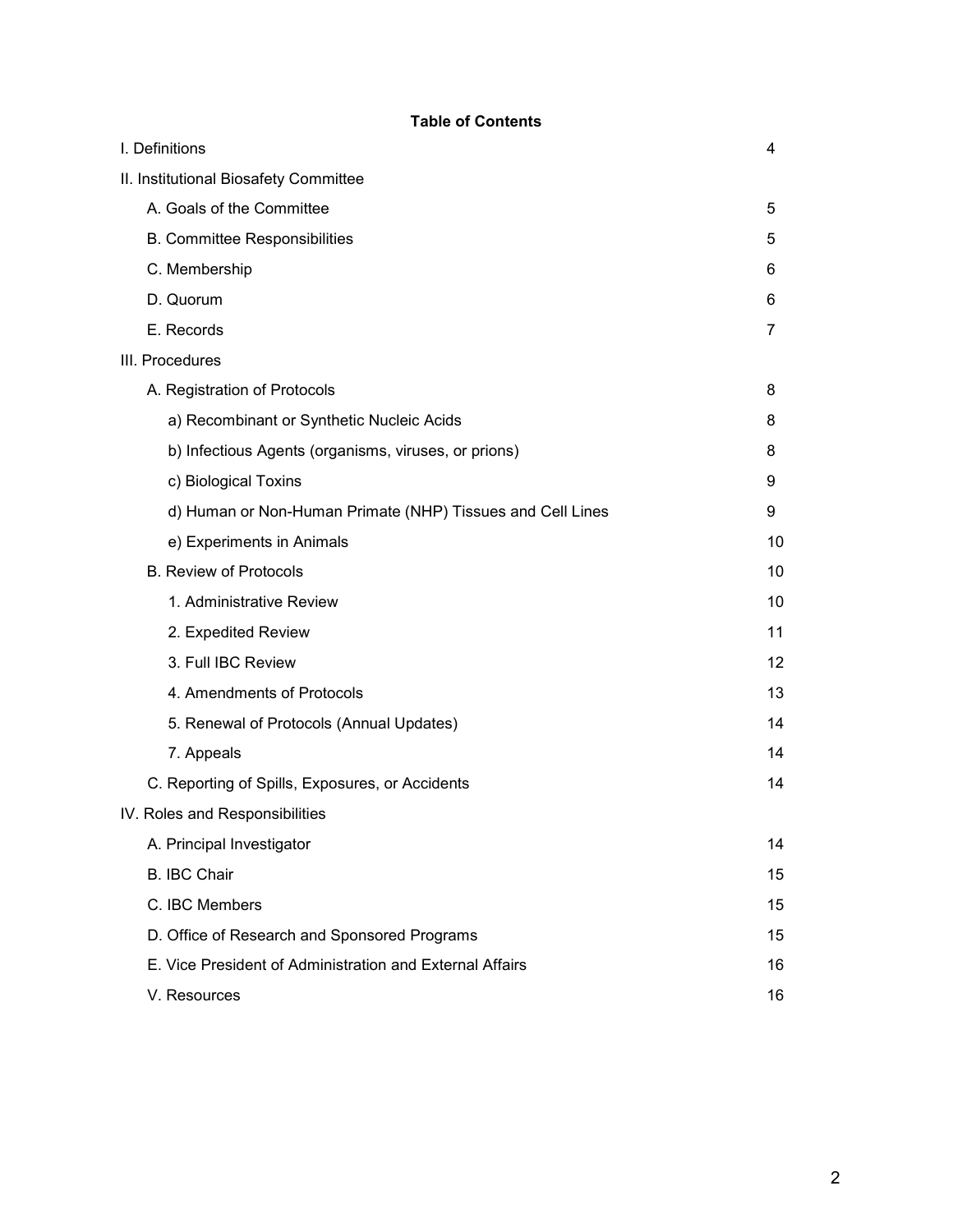**Facility:** West Virginia School of Osteopathic Medicine Frederic W. Smith Science Building & Silo Lane Research facility 400 Lee Street North Lewisburg, WV 24901

> West Virginia School of Osteopathic Medicine Clinical and Translational Science Center 400 Lee Street North Lewisburg, WV 24901

#### **Biosafety Committee Chair:** Marc Benson, Ph.D.

Associate Professor West Virginia School of Osteopathic Medicine 400 Lee Street North Lewisburg, Greenbrier County West Virginia 24901 (304) 647-6275 (office)

#### **Abbreviations:**

**ABSL** – Animal Biological Safety Level **ADRSP** - Associate Dean for Research and Sponsored Programs **BMBL –** Biosafety in Microbiological and Biomedical Laboratories **BSL** – Biosafety level **IACUC** - Institutional Animal Care and Use Committee **IBC –** Institutional Biosafety Committee **IBSO –** Institutional Biosafety Officer **IRB** - Institutional Review Board **LAR** – Laboratory Animal Resources **LD –** Lethal Dose **NIH** – National Institutes of Health **NIH Guidelines** - NIH Guidelines for Research Involving Recombinant DNA Molecules **OBA** – Office of Biotechnology Activities **ORSP** - Office of the Research and Sponsored Programs **OSP** – Office of Science Policy **PI** - Principal Investigator **RG** - Risk group **VPAER** - Vice President for Administration and External Relations **WVSOM** – West Virginia School of Osteopathic Medicine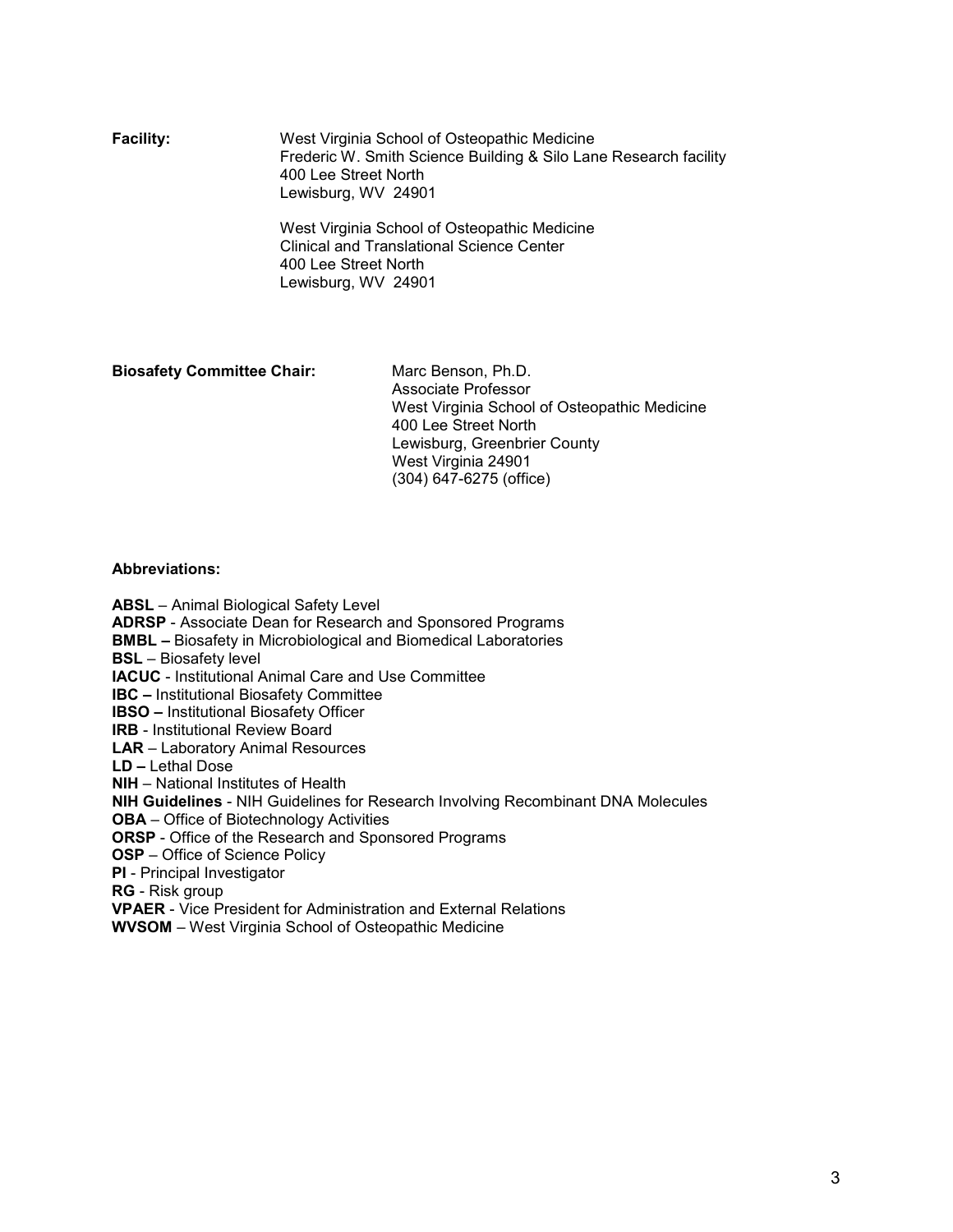# **I. DEFINITIONS**

A. "Biohazardous agent" means an infectious agent or biological toxin that has the potential to cause deleterious effects in living organisms.

B. "Biosafety Levels (BSL)" means graded specifications (BSL1 through BSL4) of containment facilities and practices stipulated in the 5<sup>th</sup> Edition of the Biosafety in Microbiological and Biomedical Laboratories  $(BMBL<sup>1</sup>)$  and the NIH Guidelines<sup>[2](#page-3-1)</sup>. The four levels address the risk associated with biohazardous agents.

C. "Biological toxin" means any molecule produced by a biological organism that has a poisonous or injurious neurological or physiological effect on living organisms exposed to the agent.

D. "Containment" means the confinement of a biohazardous agent that is being cultured, stored, manipulated, transported, or destroyed in order to prevent or limit its contact with living organisms.

E. "Human tissues" means human cells, tissues, body fluid, and human-derived cell lines. Human tissues may harbor bloodborne pathogens. Specific information regarding bloodborne pathogens can be found in the WVSOM Bloodborne Pathogens Guidelines and Exposure Control Plan[3](#page-3-2), OSHA Bloodborne Pathogens and Needlestick Prevention website<sup>4</sup>, and 29 CFR 1910.1930<sup>[5](#page-3-4)</sup>.

F. "Non-Human Primate (NHP) tissues" means NHP cells, tissues, body fluid, and NHP-derived cell lines. NHP tissues may harbor bloodborne pathogens. Specific information regarding bloodborne pathogens can be found in the WVSOM Bloodborne Pathogens Guidelines and Exposure Control Plan<sup>3</sup> and OSHA Bloodborne Pathogens and Needlestick Prevention website4.

G. "Infectious agent" means organisms, viruses, or prions that are capable of producing infection or infectious disease in living organisms.

H. "Protocol" means a document that includes the necessary information, as outlined in III.A. *Registration of Protocols* of this document, for the IBC to properly assess the biosafety risk and biocontainment practices of a research project.

- I. "Recombinant DNA and Synthetic Nucleic Acid Molecules" means, according to the NIH Guidelines<sup>2</sup>:
	- (i) molecules that a) are constructed by joining nucleic acid molecules and b) that can replicate in a living cell, i.e., recombinant nucleic acids;
	- (ii) nucleic acid molecules that are chemically or by other means synthesized or amplified, including those that are chemically or otherwise modified but can base pair with naturally occurring nucleic acid molecules, i.e., synthetic nucleic acids; or
	- (iii) molecules that result from the replication of those described in (i) or (ii) above.

J. "Risk Groups (RG)" means graded specifications (RG1 through RG4) of biohazards as defined in the Biosafety in Microbiological and Biomedical Laboratories (BMBL<sup>[6](#page-3-5)</sup>) and the NIH Guidelines<sup>[7](#page-3-6)</sup>. The four groups address the risk associated with the biohazardous agent.

K. "Select Infectious Agent or Select Biological Toxin" means infectious agents and biological toxins that have the potential to pose a severe threat to public health and safety. Lists of agents are listed in the Federal Select Agent Program<sup>[8](#page-3-7)</sup>. At the time of this publication, WVSOM does not permit research with select infectious agents and select biological toxins.

 $\overline{a}$ <sup>1</sup> https://www.cdc.gov/labs/BMBL.html; Section IV

<span id="page-3-1"></span><span id="page-3-0"></span><sup>2</sup> https://osp.od.nih.gov/biotechnology/biosafety-and-recombinant-dna-activities/; Appendix G-II

<span id="page-3-2"></span><sup>3</sup> https://www.wvsom.edu/sites/default/files/u60/WVSOM%20BBP%20Guidelines%20July%2020%202018.pdf

<span id="page-3-3"></span><sup>4</sup> https://www.osha.gov/SLTC/bloodbornepathogens/

<span id="page-3-4"></span><sup>5</sup> https://www.osha.gov/laws-regs/regulations/standardnumber/1910

<span id="page-3-5"></span><sup>6</sup> https://www.cdc.gov/labs/BMBL.html; Section II, Table 1

<span id="page-3-6"></span><sup>7</sup> https://osp.od.nih.gov/biotechnology/biosafety-and-recombinant-dna-activities/; Appendix B, Table 1

<span id="page-3-7"></span><sup>8</sup> https://www.cdc.gov/selectagent/index.html; 42 CFR Part 73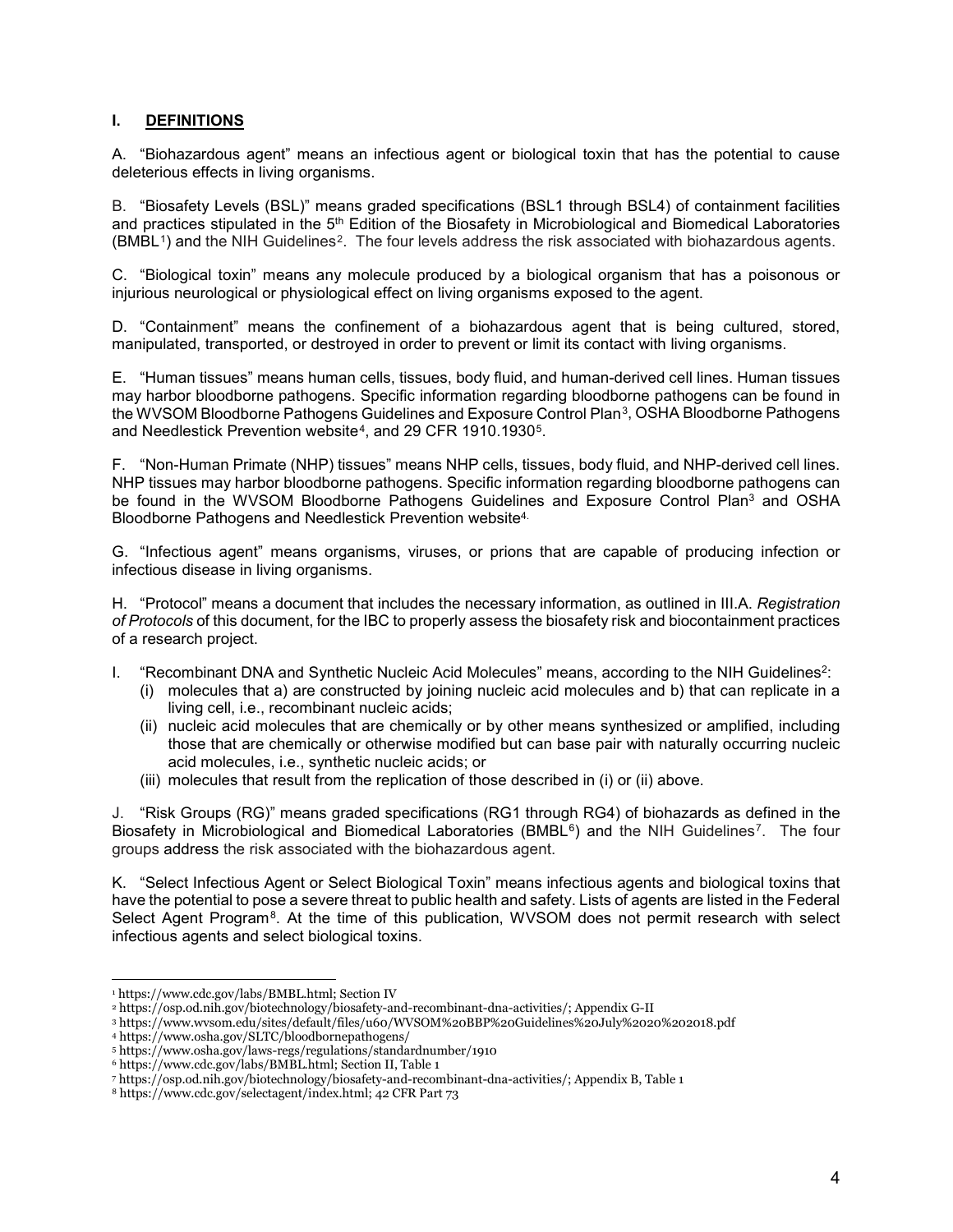### **II. INSTITUTIONAL BIOSAFETY COMMITTEE (IBC)**

The Institutional Biosafety Committee (IBC) is charged by the National Institutes of Health to ensure that research conducted at WVSOM is in compliance with the NIH Guidelines for Research Involving Recombinant DNA Molecules<sup>6</sup>. The IBC is further charged to assess the biosafety risk of research that uses potential biohazardous materials and/or biologics (CDC/NIH Biosafety in Microbiological and Biomedical Laboratories – 5th Edition<sup>9</sup>), research experiments that include select agents (Federal Select Agent Regulations<sup>[10](#page-4-1)</sup>), and research that includes the potential exposure to bloodborne pathogens<sup>11</sup>. The IBC ensures that research conducted at WVSOM is in compliance with applicable federal regulations and guidelines, granting agency guidelines, and WVSOM policies and procedures and will provide input on the use of biohazardous agents to safeguard the health and safety of WVSOM personnel, students, the community, and the environment.

#### **A. Committee goals**

- 1. Ensure that reasonable and proper precautions and procedures are used in WVSOM research activities to minimize and/or eliminate the risk of occupational exposure to biohazardous agents.
- 2. Assess risk and containment of biohazardous agents in an effort to mitigate potential exposures to WVSOM personnel and the Lewisburg community.
- 3. Assist and advise WVSOM principal investigators (PIs) and research personnel regarding appropriate international, federal, state and local biosafety regulations or guidelines associated with research.

#### **B. Committee responsibilities**

- 1. Adhere to the specific responsibilities set forth in the NIH Guidelines as they pertain to recombinant or synthetic nucleic acid molecules.<sup>[12](#page-4-3)</sup>
- 2. Verify and/or assign containment levels of biohazardous agents in accordance with the NIH Guidelines, Biosafety in Microbiological and Biomedical Laboratories Manual– 5th Edition[13](#page-4-4), Federal Select Agent Regulations<sup>[14](#page-4-5)</sup> and OSHA.<sup>[15](#page-4-6)</sup>
- 3. Review protocols for each project or each research laboratory using biohazardous agents as outlined in section III (IBC Procedures) of this document.
- 4. Assess laboratory design, physical facilities, containment levels, facility procedures and practices, and personnel training as it pertains to biosafety.
- 5. Oversee monitoring of biosafety and containment practices.
- 6. Work interactively with the PIs, research personnel, and ORSP on the following:
	- a) Emergency plans related to biohazardous materials
	- b) Feedback on templates, examples, and guidance on protocols.
- 7. Provide feedback on institutional policies regarding biohazardous agents, risk assessment, and containment.
- 8. Provide timely reports to VPAER regarding any Federal or State-mandated reporting requirement.<sup>[16](#page-4-7)</sup>
- 9. Establish criteria and practices for IBC business as outlined in section II.C *Membership* and II.D *Quorum* of this document.

<span id="page-4-0"></span> $\overline{a}$ <sup>9</sup> https://www.cdc.gov/labs/BMBL.html

<span id="page-4-1"></span><sup>10</sup> https://www.selectagents.gov/regulations.html

<span id="page-4-2"></span><sup>&</sup>lt;sup>11</sup> https://www.osha.gov/SLTC/bloodbornepathogens/ and 29 CFR 1910.1030

<span id="page-4-3"></span><sup>12</sup> NIH Guidelines; Section I-C

<span id="page-4-4"></span><sup>13</sup> https://www.cdc.gov/labs/BMBL.html

<span id="page-4-5"></span><sup>14</sup> https://www.selectagents.gov/regulations.html

<sup>&</sup>lt;sup>15</sup>https://www.osha.gov/SLTC/ploodbornepathogens/ and 29 CFR 1910.1030

<span id="page-4-7"></span><span id="page-4-6"></span><sup>16</sup> NIH Guidelines; Section IV-B-2-a-(3)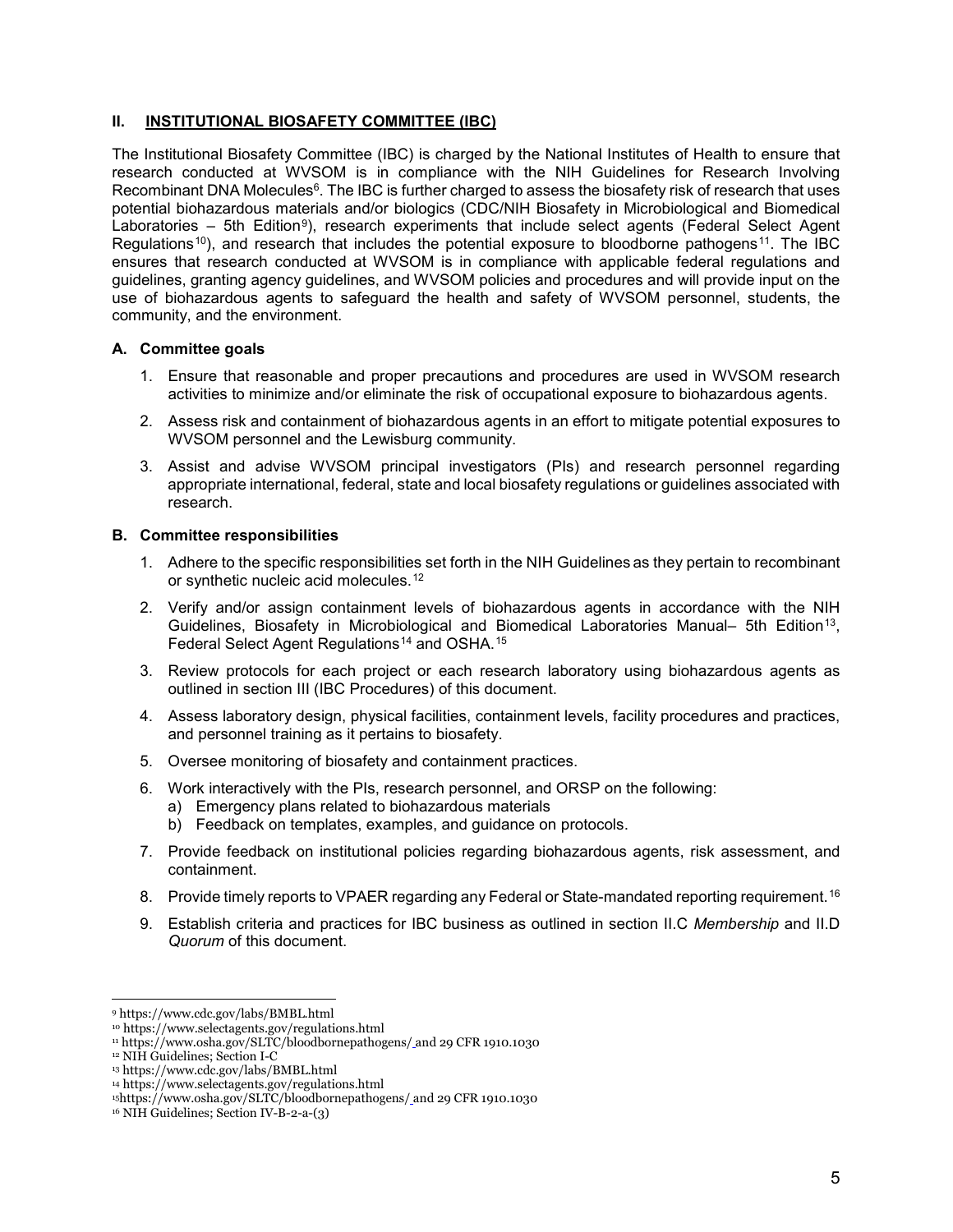- 10. Update and review the WVSOM Biosafety Manual; an institutional handbook that outlines procedures necessary to establish safe practices for the use of biohazardous agents; the safe procurement, use, storage, and disposal of biohazardous agents; and the preparedness and response to biohazard emergencies.
- 11. Review this document (Institutional Biosafety Committee Procedures) at least annually and update as needed when there are changes to the NIH guidelines, BMBL, OSHA bloodborne pathogen regulations, select agent regulations, or institutional policy.
- 12. Collaborate with the WVSOM Safety and Security Committee, the Office of the Vice President for Administration and External Relations (VPAER), ORSP, the Institutional Animal Care and Use Committee (IACUC), the Institutional Review Board (IRB), and other institutional groups to ensure compliance with federal, state and local biosafety regulations.

#### **C. Membership**

- 1. The IBC membership is based on the WVSOM Faculty Handbook and includes members as outlined in the NIH Guidelines. [17,](#page-5-0)[18](#page-5-1)
	- a) The IBC must be composed of at least five voting members who collectively have experience and expertise, at a minimum, in recombinant synthetic nucleic acid technology, biological pathogens and toxins, and the identification of potential risks to public health and the environment.
		- i. The chair of the IBC will be a faculty member appointed by the VPAER to an unlimited term.
		- ii. At least two (2) additional faculty members at large will be appointed by the VPAER, based on recommendations from the IBC Chair, ADRSP, and other input; each serving a staggered three-year term, with re-appointment as appropriate.
		- iii. At least two (2) external members, not affiliated with the institution, who represent the community with respect to health and/or protection of the environment, will be appointed annually by the VPAER, upon input from the IBC.
		- iv. Ex-officio members, without vote, will include the ADRSP, the Supervisor of Laboratory Animal Resources, and the Research Integrity and Compliance Administrator.
	- b) At least one member must have expertise in plants, plant pathogens, or plant pest containment when protocols are submitted that are covered by Appendix L of the NIH Guidelines.
	- c) At least one member must have expertise in animal, physical, and biological containment for recombinant or synthetic nucleic acid molecule research involving animals when protocols are submitted that are covered by Appendix M of the NIH Guidelines.
	- d) A Biological Safety Officer (BSO) will become a permanent voting member if WVSOM and the IBC approve research involving recombinant/synthetic nucleic acid/select agents at BSL3/4 or involving large scale protocols (>10 L). The BSO will perform duties as described in the NIH guidelines.[19](#page-5-2)
	- e) Ad hoc consultants or external reviewers with appropriate expertise may be solicited by the IBC Chair on an as needed basis.

# **D. Quorum**

1. For review of protocols involving non-exempt experiments covered by the NIH Guidelines<sup>[20](#page-5-3)</sup>, a quorum shall consist of no fewer than half of the voting IBC membership and must include at least one (1) of the external, non-affiliated members.

 $\overline{a}$ <sup>17</sup> https://www.wvsom.edu/sites/default/files/u60/WVSOM%20Faculty%20Handbook%20%282019-10-26%29.pdf

<span id="page-5-1"></span><span id="page-5-0"></span><sup>18</sup> NIH Guidelines; Section IV-B-2

<sup>19</sup> NIH Guidelines; Section IV-B-3

<span id="page-5-3"></span><span id="page-5-2"></span><sup>20</sup> NIH Guidelines; Section III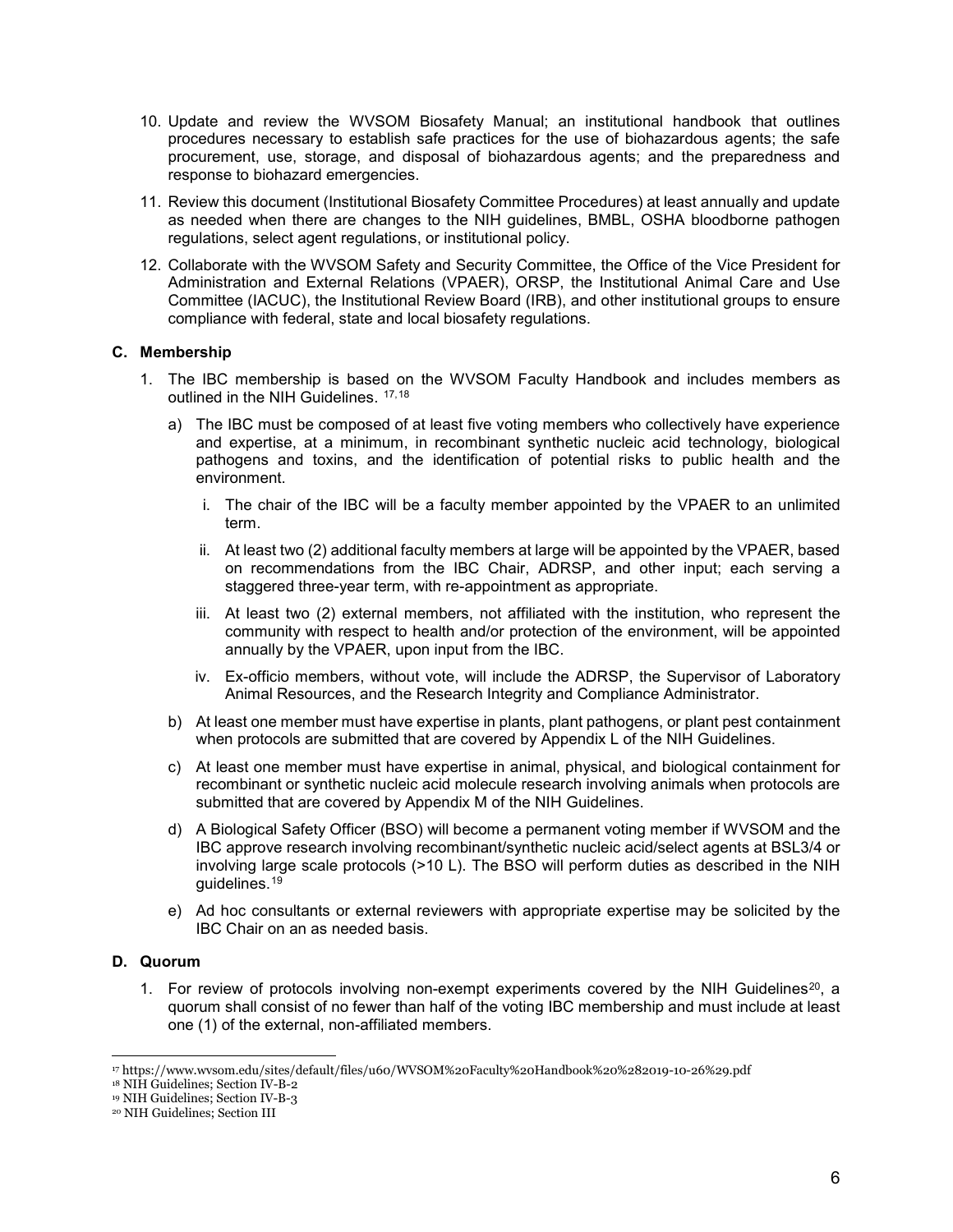- a) These full committee meetings are conducted following the procedures outlined in section III.B.3 of this document.
- b) Members may attend via video or tele-conferencing.
- 2. For all other IBC business, including the review of protocols involving exempt experiments covered by the NIH Guidelines, the IBC shall meet according to section III.B *Review of Protocols* of this document, as determined by the IBC Chair.
- 3. Full IBC meetings shall generally be open to the public.<sup>[21](#page-6-0)</sup>
	- a) The IBC Chair will determine when the protection of privacy or proprietary interests are necessary prior to a meeting and inform IBC members in writing as to which material is considered confidential. Any content deemed confidential, including conflict of interest reports, fall under the purview of the WVSOM confidentiality agreement.<sup>22</sup>
	- b) Full IBC meeting minutes shall be available to the public by request, following WVSOM Intuitional Policy GA-34: Public Record Requests<sup>[23](#page-6-2)</sup> and the NIH Guidelines.<sup>[24](#page-6-3)</sup>
- 4. IBC members will not vote upon any research protocol for which they or an immediate family member serve as a PI or co-investigator or for which they may have a direct financial or other conflict of interest.[25](#page-6-4)
	- a) Each IBC member must self-report such interests to the IBC Chair prior to review of any protocol.
	- b) IBC voting members (by majority vote) will determine if involuntary recusal is necessary for members that refuse to voluntarily recuse themselves from protocols for which they have a conflict of interest. The IBC may consult with the Conflict of Interests (COI) Committee on such matters.
- 5. Quorum for IBC business unrelated directly to protocols is defined as a majority of the voting IBC members. Additionally, deliberation and vote can be done online or via e-mail with minutes recorded if a vote is taken. However, all members must be invited to the deliberation and be permitted to engage in the discussion and vote.

#### **E. Records**

 $\overline{a}$ 

Official records of IBC activities and deliberations will be retained by the ORSP. All records shall be accessible to IBC members.

#### **III. IBC PROCEDURES**

At the time of this publication, WVSOM does not permit the conduct of research with the following biohazardous materials:

- 1. RG3 or RG4 (BSL3 or BSL4) agents<sup>[26](#page-6-5)</sup>
- 2. Select infectious agents or select biological toxins<sup>[27](#page-6-6)</sup>
- 3. Large scale research (>10 L)[28](#page-6-7)

<sup>21</sup> NIH Guidelines; Section IV-B-2-a-(6)

<span id="page-6-1"></span><span id="page-6-0"></span><sup>&</sup>lt;sup>22</sup> See Human Resources for a copy of your confidentiality agreement

<span id="page-6-2"></span><sup>23</sup> https://www.wvsom.edu/about/policies/ga-34

<span id="page-6-3"></span><sup>24</sup> NIH Guidelines; Section IV-B-2-a-(7)

<span id="page-6-4"></span> $25$  NIH Guidelines; Section IV-B-2-a- $(4)$ 

<span id="page-6-5"></span><sup>26</sup> NIH Guidelines; Appendix B

<span id="page-6-6"></span><sup>27</sup> https://www.selectagents.gov/regulations.html

<span id="page-6-7"></span><sup>28</sup> NIH Guidelines; Section III-D-6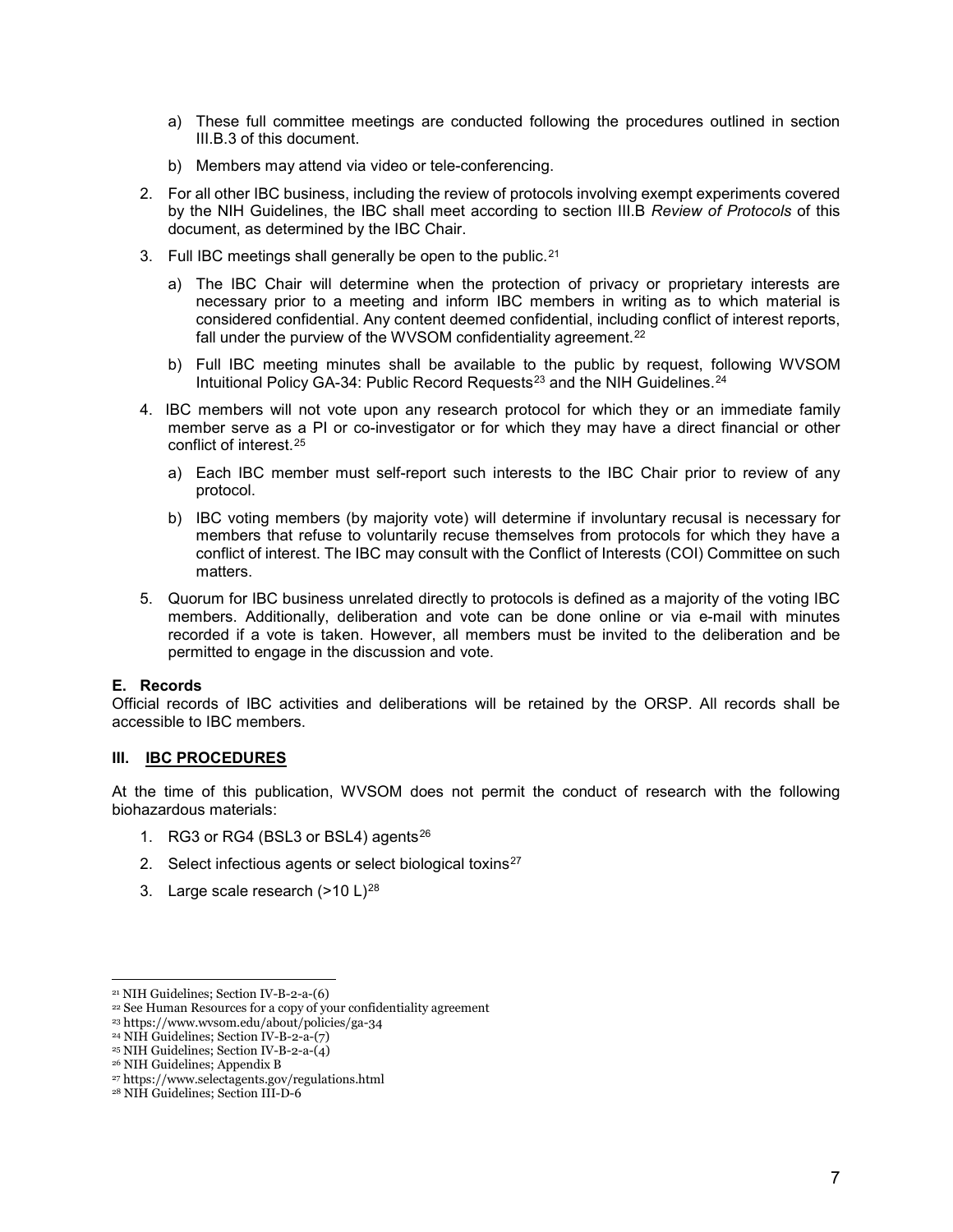# **A. Registration of Protocols**

- 1. All research involving the use or storage of biohazardous agents listed in a) through e) of this section must be approved by the IBC and registered with ORSP prior to their possession and use. This includes protocols that are considered exempt in the NIH quidelines.<sup>[29](#page-7-0)</sup>
- 2. Note that a single protocol may include all types of materials listed in a) through e) of this section, if some or all are utilized in the experimental protocol (e.g. rDNA, use of biological toxins, use of a human cell line, and use of animals).
- 3. Registration is initiated by PI through the submission of an electronic biosafety protocol application.[30](#page-7-1)
- 4. The PI is responsible for conducting the initial risk assessment as part of the registration process and propose the proper work practices and containment requirements to use the biohazardous materials. The risk assessment should identify features of microorganisms as well as host and environmental factors that influence the potential for workers to have a biohazard exposure and to determine the appropriate biosafety level (see appendix A: faculty resources for assistance with risk assessment and/or consult with an IBC member).
- 5. The following are biohazardous agents that require submission of protocols to the IBC:

#### **a) Recombinant or Synthetic Nucleic Acids**

- i. Registration requires the following:
	- a. Date of submission
	- b. Contact information of the PI
	- c. Identification of personnel involved in the project
	- d. Information regarding the following:
		- i. Source of nucleic acids
		- ii. Nature of the inserted nucleic acid sequences (e.g. plasmid, viral vector, synthetic)
		- iii. Host cells (e.g. DH5α, HeLa cells)
		- iv. Name of vectors
		- v. If expression of a foreign gene, the gene product (protein/nucleic acid) and function (e.g. toxin, oncogene)
	- e. An overview of the research that will be conducted using recombinant or synthetic nucleic acids
	- f. An assessment of the biosafety concerns and practices
	- g. Submission of a laboratory-specific biosafety manual when RG2 agents are registered

#### **b) Infectious Agents (organisms, viruses, or prions)**

- i. If recombinant or synthetic nucleic acids will be inserted into an infectious agent, section III.A.5.a) *Recombinant or Synthetic Nucleic Acids* must also be completed.
- ii. Registration requires the following:
	- a. Date of submission
	- b. Contact information of the PI
	- c. Identification of personnel involved in the project
	- d. Identification of the infectious agent, infectious dose (if known), and common routes of transmission (Each infectious agent will be registered on a separate registration page. Mutants/recombinants can be listed on the same page)
	- e. An overview of the research that will be conducted using the infectious agent

 $\overline{a}$ <sup>29</sup> NIH Guidelines; Sections III-F

<span id="page-7-1"></span><span id="page-7-0"></span><sup>30</sup> <https://wvsom.my.irbmanager.com/>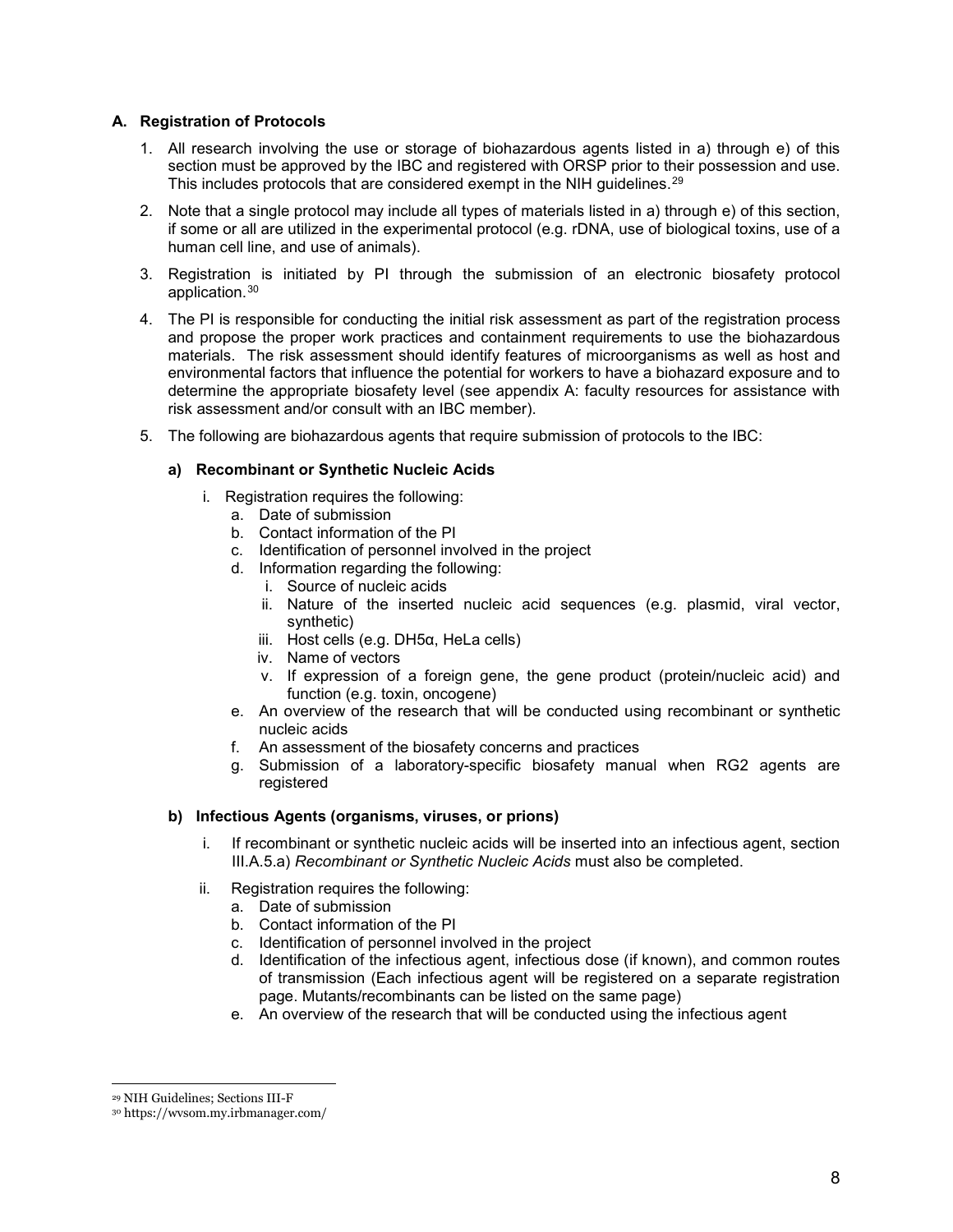- f. An assessment of the risk group associated with the infectious agent, biosafety level of the laboratory where the work will be conducted, and biosafety practices followed in the course of the experimental program
- g. Submission of a laboratory-specific biosafety manual when RG2 agents are registered

# **c) Biological Toxins**

- If recombinant or synthetic nucleic acids encoding toxins will be cloned and expressed into any cell line, then section III.A.5.a) *Recombinant or Synthetic Nucleic Acids* must be completed.
- ii. Research involving the acquisition and use (not cloning/expression) of biological toxins with an LD<sub>50</sub> between 0.1µg/kg - 100µg/kg body weight are covered under this section.
- iii. Research involving the acquisition and use (not cloning/expression) of biological toxins with an  $LD_{50}$  >100µg/kg body weight is exempt from IBC registration.
- iv. Registration requires the following:
	- a. Contact information of the PI
	- b. Identification of personnel involved in the project
	- c. Identification of the biological toxin (each biological toxin will be registered on a separate registration page; mutated toxins can be listed on the same page; e.g. catalytic null)
	- d. An overview of the research that will be conducted using the biological toxin
	- e. An assessment of the biosafety level of the laboratory where the work will be conducted and biosafety practices followed in the course of the experimental program

# **d) Human or Non-Human Primate (NHP) Tissues and Cell Lines**

- i. If recombinant or synthetic nucleic acids will be inserted into a human or NHP cell/tissue, then section III.A.5.a) *Recombinant or Synthetic Nucleic Acids* must also be completed.
- ii. Materials in this category are designated as potential bloodborne pathogens and are registered as RG2 agents.<sup>[31](#page-8-0)</sup>
	- a. Annual bloodborne pathogen training is required by OSHA<sup>[32](#page-8-1)</sup> and is evaluated by the WVSOM Safety Committee as outlined in the WVSOM Bloodborne Pathogens Guidelines and Exposure Control Plan.[33](#page-8-2)
- iii. Materials in this category are divided into two subcategories:
	- a. Clinical-based manipulations
		- i. The clinical manipulation of material will follow universal precautions under the procedures outlined by the non-WVSOM clinical facility (e.g. blood draw at Robert C. Byrd Clinic).
		- ii. Standard operating protocols from the non-WVSOM clinical facility where the material will be collected and/or manipulated shall be submitted with the protocol.
	- b. Laboratory-based research manipulations
		- i. This material shall follow procedures outlined below in this category.
- iv. Registration requires the following:
	- a. Contact information of the PI
	- b. Identification of personnel involved in the project
	- c. Identification of the human/NHP tissue/cell line (each tissue/cell line will be registered on a separate registration page; identical cells with altered genetic material [mutations/deletions/insertions, etc.] can be listed on the same page)

 $\overline{a}$ 

<span id="page-8-0"></span><sup>31</sup> https://www.cdc.gov/labs/BMBL.html; Appendix H

<span id="page-8-1"></span><sup>32</sup> https://www.osha.gov/SLTC/bloodbornepathogens/

<span id="page-8-2"></span><sup>33</sup> https://www.wvsom.edu/sites/default/files/u196/WVSOM%20BBP%20Guidelines%20Approved.pdf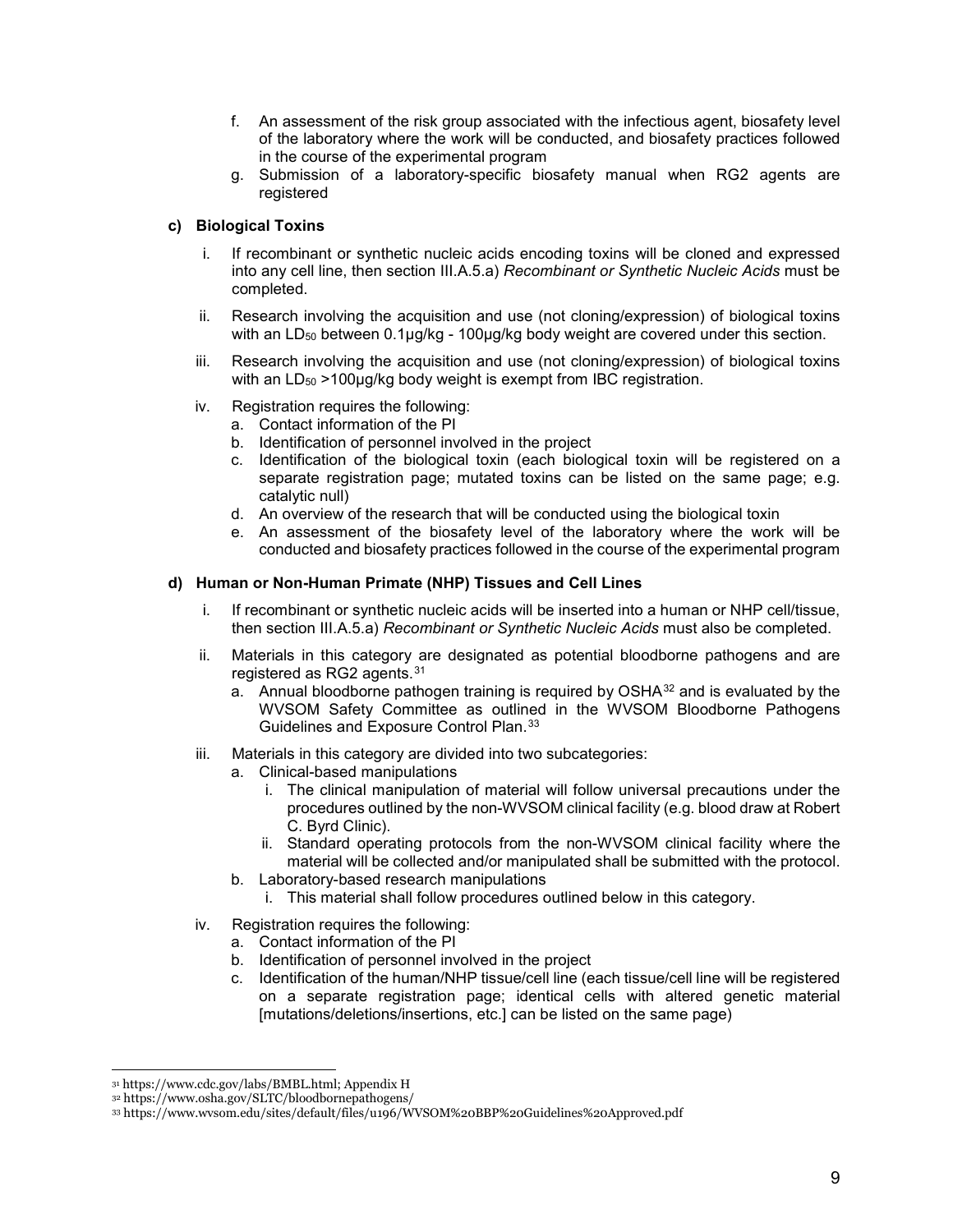- d. An overview of the research that will be conducted using the human/NHP tissue/cell line
- e. An assessment of the risk group associated with the human/NHP tissue/cell line, biosafety level of the laboratory where the work will be conducted, and biosafety practices followed in the course of the experimental program
- f. Submission of a laboratory-specific biosafety manual

### **e) Experiments in Animals**

- i. IBC approval is necessary for the use of biohazardous agents in animals and is required prior to review by the Institutional Animal Care and Use Committee (IACUC).<sup>[34](#page-9-0)</sup>
- ii. If recombinant or synthetic nucleic acids will be inserted into animals, then section III.A.5.a) *Recombinant or Synthetic Nucleic Acids* must also be completed.
- iii. Registration requires the following:
	- a. Contact information of the PI
	- b. Identification of personnel involved in the project
	- c. Identification of the animals utilized in the project (include proposed genotype if transgenic experiments will be produced)
	- d. Animals of the same species will be registered on the same registration page
	- e. An overview of the research that will be conducted, to include when necessary:
		- i. Use of infectious agent, toxin, or cell type in the animal (also complete III.A.5.b), III.A.5.c), respectively)
		- ii. The development of transgene model (include proposed genotype)
	- f. An assessment of the risk group associated with the transgenic animal, biosafety level of the laboratory where the work will be conducted, and biosafety practices followed in the course of the experimental program
	- g. Submission of a laboratory-specific biosafety manual when BSL2 experiments are proposed
- iv. In the case of breeding (only) of genetically modified animals as per the NIH Guidelines (Generation of BL1 Transgenic Rodents via Breeding<sup>[35](#page-9-1)</sup>), the IACUC will inform the IBC of such IACUC protocol applications. Though such work is exempt from NIH Guidelines, the IBC may request to review the IACUC protocol for appropriate containment and biosafety considerations, as per the WVSOM IACUC SOP "Genotypic and Phenotypic Monitoring of Genetically Modified Animal".

#### **B. Review of Protocols**

Protocols submitted to the IBC are subject to administrative review, expedited review, or full IBC review. Protocols are submitted via the electronic biosafety protocol application.<sup>[36](#page-9-2)</sup>

- 1. Administrative review
	- a) The following protocols may receive administrative review (this is not an exhaustive list; please consult the IBC Chair for clarification):
		- i. Recombinant DNA or synthetic nucleic acid projects that fall under the "exempt" category as defined in the NIH Guidelines<sup>[37](#page-9-3)</sup>
		- ii.  $RG1$  agents<sup>[38](#page-9-4)</sup>
		- iii. Biological toxins with an  $LD_{50}$  between 0.1 $\mu$ g- 100 $\mu$ g/kg body weight
		- iv. Primary human and NHP tissues/cell lines that have been shown to be free of RG2 agents

 $\overline{a}$ <sup>34</sup> IACUC Document: Principles of ABSL-2 Use in Animals

<span id="page-9-0"></span><sup>35</sup> NIH Guidelines: Appendix C-VIII

<span id="page-9-2"></span><span id="page-9-1"></span><sup>&</sup>lt;sup>36</sup> https://wvsom.my.irbmanager.com/<br><sup>37</sup> NIH Guidelines: Section III-F

<span id="page-9-4"></span><span id="page-9-3"></span><sup>38</sup> NIH Guidelines; Appendix B-I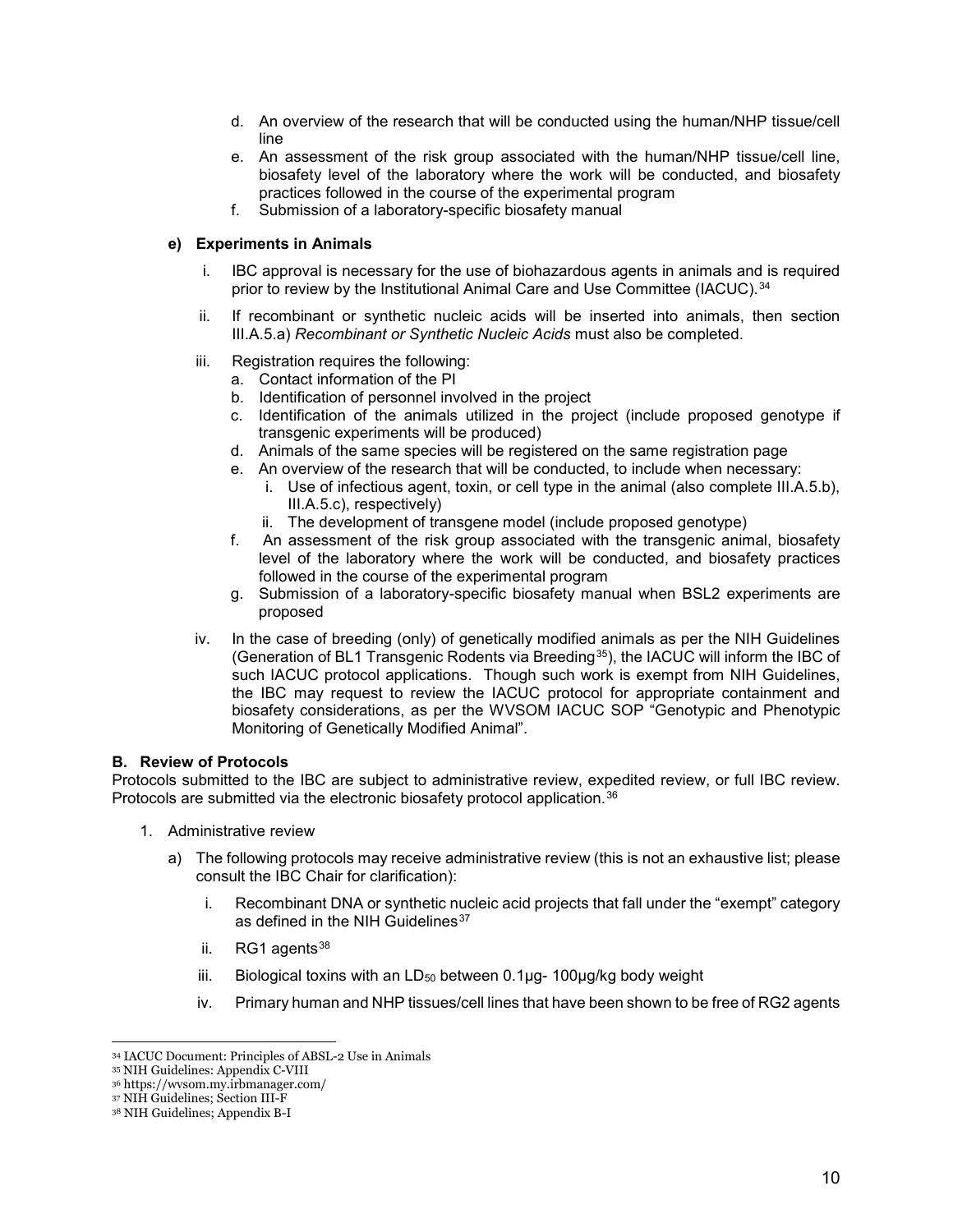- v. Standard (characterized) transformed human or NHP tissue/cell lines
- b) Protocols approved by administrative review are renewed annually. (See III.B.5)
- c) A PI may request, in writing to the IBC Chair, full IBC review of their protocol for any reason.
- d) Procedures
	- i. Administrative review is performed generally within five (5) business days after submission of a protocol.
	- ii. A voting IBC member will be assigned to evaluate the protocol by the IBC Chair.
	- iii. The full IBC will be notified, via e-mail, that a protocol has been assigned administrative review and to whom.
	- iv. Any voting member may request a full IBC or expedited review of the protocol within three (3) business days of initial notification.
	- v. The selected reviewer will send a written decision (e.g. e-mail) to the IBC Chair.
- e) Decisions
	- i. Approval of protocols
		- a. Written confirmation of approval is sent to the PI.
	- ii. Modification of protocols
		- a. Protocols that require modification prior to approval are referred back to the PI for additional information or documentation.
	- iii. Referral to full IBC
		- a. Protocol approval may not be denied through the administrative review process.
		- b. If the reviewer believes the protocol cannot either be approved directly or approved following modifications, a full IBC review is initiated.
- f) For record purposes, the final results of an administrative review are reported to the IBC and ORSP through email notification. Original documents are submitted to ORSP for record keeping.
- 2. Expedited Review
	- a) Any protocol that does not fall under the purview of Section IIIA-E of the NIH Guidelines: Experiments Covered by the NIH Guidelines, may receive expedited review. (please consult the IBC Chair for clarification)
	- b) The PI may request, in writing to the IBC Chair, a full IBC review of their protocol.
	- c) The IBC Chair may determine if an initial or amended protocol will receive an expedited review, even if a PI has not requested it.
	- d) Protocols approved by expedited review are renewed annually. (See III.B.5)
	- e) Procedures
		- i. Expedited review is performed by a panel that includes the IBC Chair and two (2) additional voting members (selected by the chair) upon receipt of an electronic protocol submission, generally within five (5) business days.
			- a. The full IBC will be notified, via e-mail, that a protocol has been assigned expedited review and to whom.
			- b. Any voting member may request a full IBC review of the protocol within three (3) business days of initial notification.
		- ii. If necessary, the IBC Chair will seek the input of content experts from within or outside the institution. These individuals are without vote.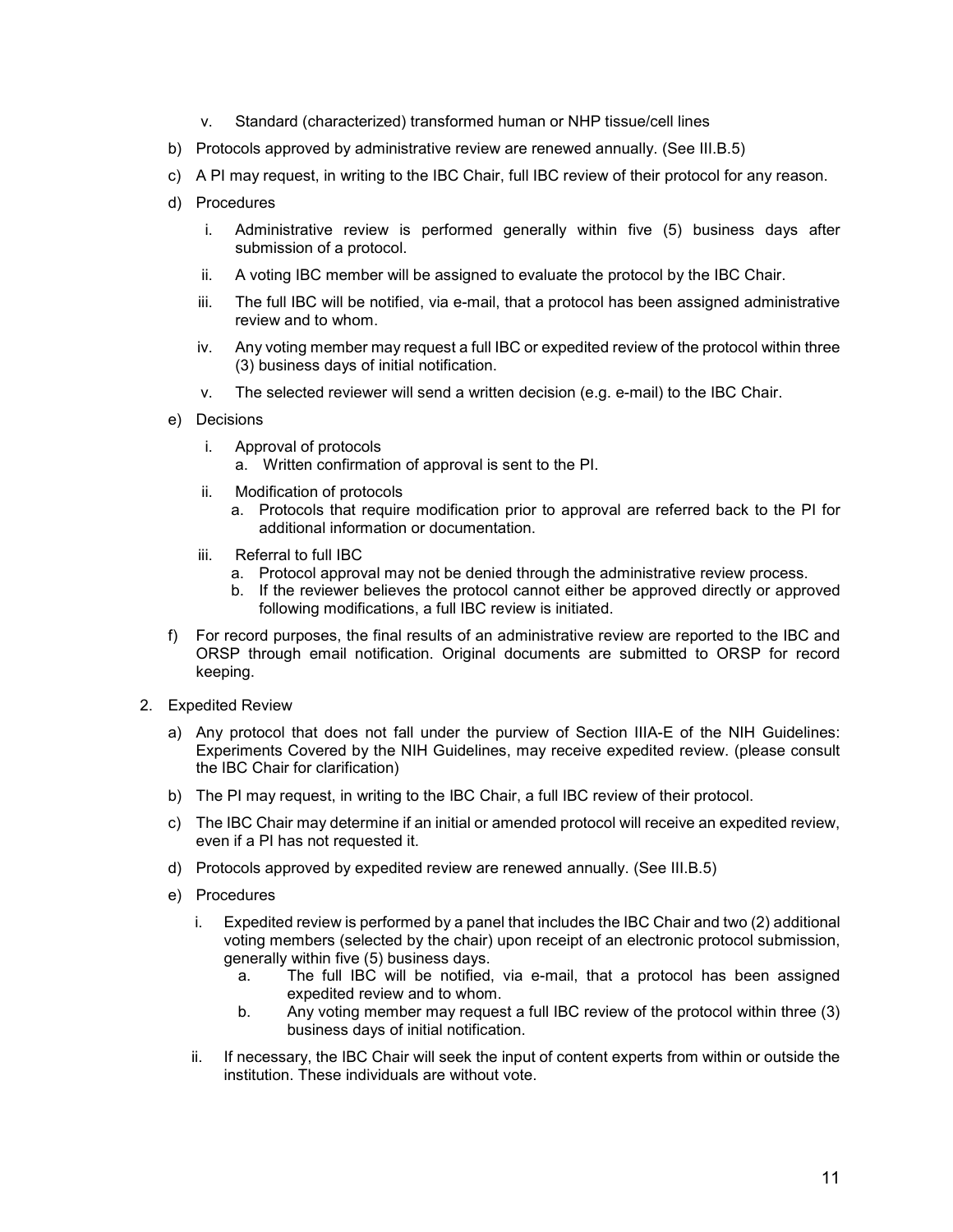- f) Decisions
	- i. Approval of protocols
		- a. A protocol is approved by majority vote.
		- b. Written confirmation of approval is sent to the PI.
	- ii. Modification of protocols
		- a. Conditional Approval
			- 1. A protocol is conditionally approved by majority vote.
			- 2. Protocols that require simple modification(s) prior to approval are referred back to the PI for modification.
			- 3. Once the PI reports completion of the modification(s) to the IBC Chair, the IBC Chair provides written confirmation of approval to the PI, IBC, and ORSP.
		- b. Major Modification/Edits Required
			- 1. The protocol has not been approved as submitted and requires major edits/modifications.
			- 2. Written suggestions/edits are sent to the PI within five (5) business days of the vote.
			- 3. Edits/modifications must be submitted as amendments to the protocol to the three-member expedited review panel. If the panel deems modifications acceptable by majority vote, the protocol is approved. See III.B.2.e)i.
			- 4. Commencement of the research project and/or ordering of materials to campus may not occur until the PI is provided an approval letter signed by the IBC Chair/designee.
			- 5. The PI may appeal this decision as outlined under section III.B.7.
	- iii. Rejection of protocols
		- a. Protocol approval may not be denied through the expedited review process.
		- b. If the expedited review panel believes the protocol cannot either be approved directly or approved with modifications, a full IBC review is initiated.
- g) For record purposes, the final results of an expedited review are reported to the IBC and ORSP through email notification. Original documents are submitted to ORSP for record keeping.
- 3. Full IBC review
	- a) The following protocols receive full IBC review (this is not an exhaustive list; please consult the IBC Chair for clarification).
		- i. Non-exempt experiments (Section III A-E of NIH Guidelines) involving recombinant or synthetic nucleic acids.<sup>[39](#page-11-0)</sup>
		- ii. Clinical trials involving human gene therapy.
		- iii. Experiments that introduce infectious agents into human subjects.
	- b) Protocols approved by full IBC review are renewed annually. (See III.B.5)
	- c) Procedures
		- i. A quorum (section II.D) meets as needed, scheduled by the IBC Chair, and reported to the IBC and ORSP through email notification.
		- ii. The full protocol is delivered (or software access given) to all members of the IBC no less than five (5) business days prior to the scheduled meeting.
		- iii. Notice of an IBC full meeting is displayed on a public forum (e.g. WVSOM website, campus electronic message boards) no less than five (5) business days prior to the scheduled meeting.

<span id="page-11-0"></span> $\overline{a}$ <sup>39</sup> NIH Guidelines Section III-A through III-E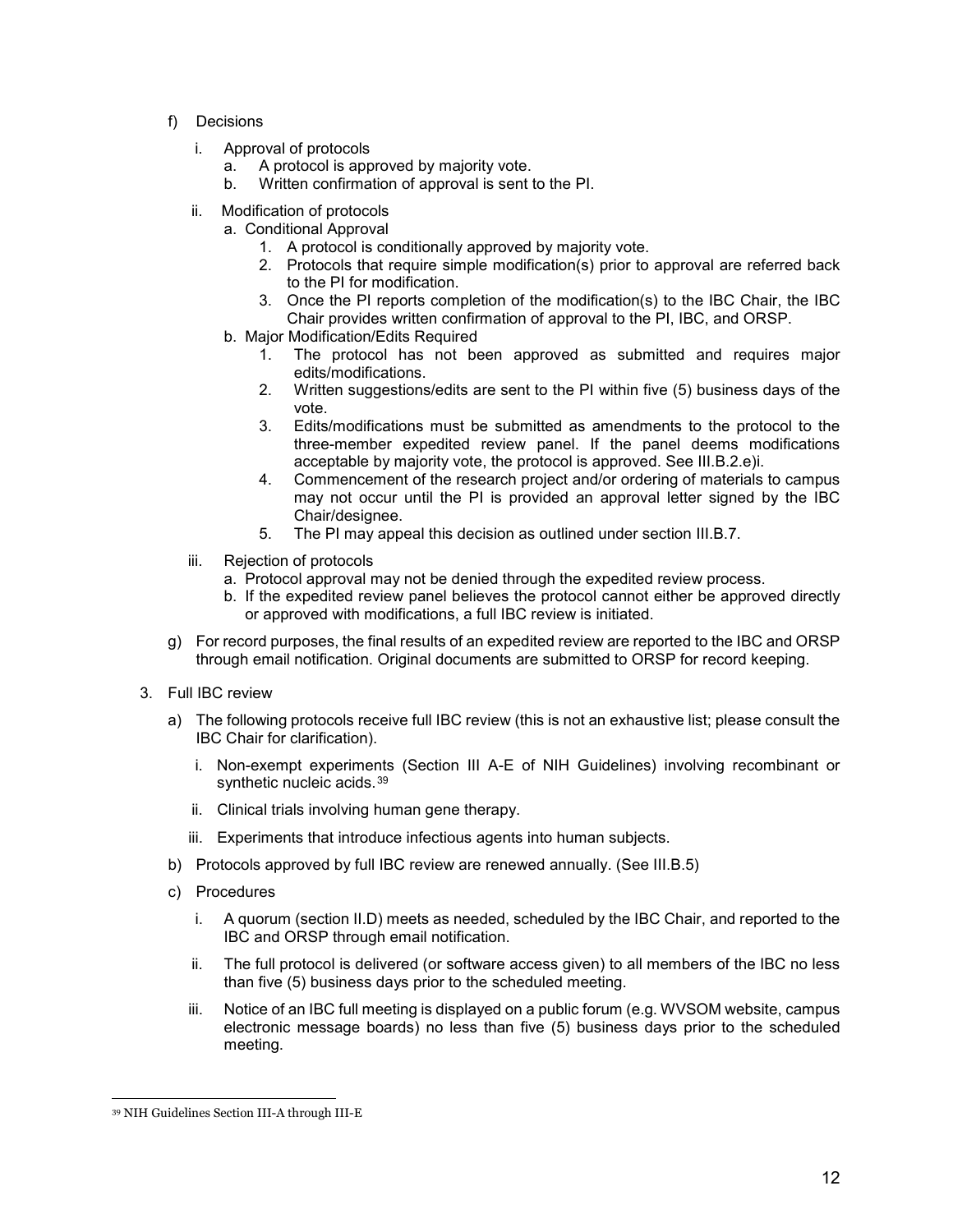- d) Decisions
	- i. Approval of protocols
		- a. Protocol is approved by majority vote.
		- b. IBC approval is provided in the form of an approval letter signed by the IBC Chair/designee sent to the PI within five (5) business days of the committee vote.
		- c. Upon receipt of the approval letter, commencement of the research project and ordering of materials to campus may occur.
	- ii. Modification of protocols
		- a. Conditional Approval
			- 1. Approved by majority vote.
			- 2. Protocols that require simple modification(s) prior to approval are referred back to the PI for modification.
			- 3. Once the PI reports completion of the modification(s) to the IBC Chair, the IBC Chair provides written confirmation of approval to the PI, IBC, and ORSP
		- b. Major Modifications/Edits Required.
			- 1. This protocol has not been approved by the IBC as submitted and requires major edits/modifications.
			- 2. Written suggestions/edits are sent to the PI within five (5) business days of the committee vote.
			- 3. The PI's response(s) (edits/modifications) must be submitted as amendments to the protocol for full IBC review. If the IBC deems the modifications acceptable by majority vote, the protocol is approved. See III.B.3.d).i.
			- 4. Commencement of the research project and/or ordering of materials to campus may not occur until the amended protocol is approved by the full IBC and the PI receives an approval letter signed by the IBC Chair/designee.
			- 5. The PI may appeal this decision as outlined under section III.B.7.
	- iii. Rejection of protocols
		- a. This protocol has been rejected by majority vote and cannot be modified.
		- b. The IBC Chair provides a written explanation to the PI within five (5) business days of the committee vote.
		- c. Commencement of the research project and/or ordering of materials to campus may not occur.
		- d. The PI may appeal this decision as outlined under section III.B.7.
- 4. Amendments to Protocols
	- a) Any significant modification (change(s) that would require administrative, expedited, or full IBC review) from an approved protocol must be reported as an amendment via the electronic biosafety protocol application<sup>[40](#page-12-0)</sup> prior to enacting the new modifications (consult IBC Chair for clarification).
	- b) All amendments will be reviewed by the IBC Chair/designee upon receipt of a protocol submission, generally within five (5) business days.
	- c) The IBC Chair will determine whether the amendment requires administrative review, full IBC review, or expedited review.
		- i. The procedures outlined in III.B.1. will be followed for amendments that receive administrative review.
		- ii. The procedures outlined in III.B.2 will be followed for amendments that receive expedited review.
		- iii. The procedures outlined in III.B.3 will be followed for amendments that receive full IBC review.

<span id="page-12-0"></span> $\overline{a}$ <sup>40</sup> https://wvsom.my.irbmanager.com/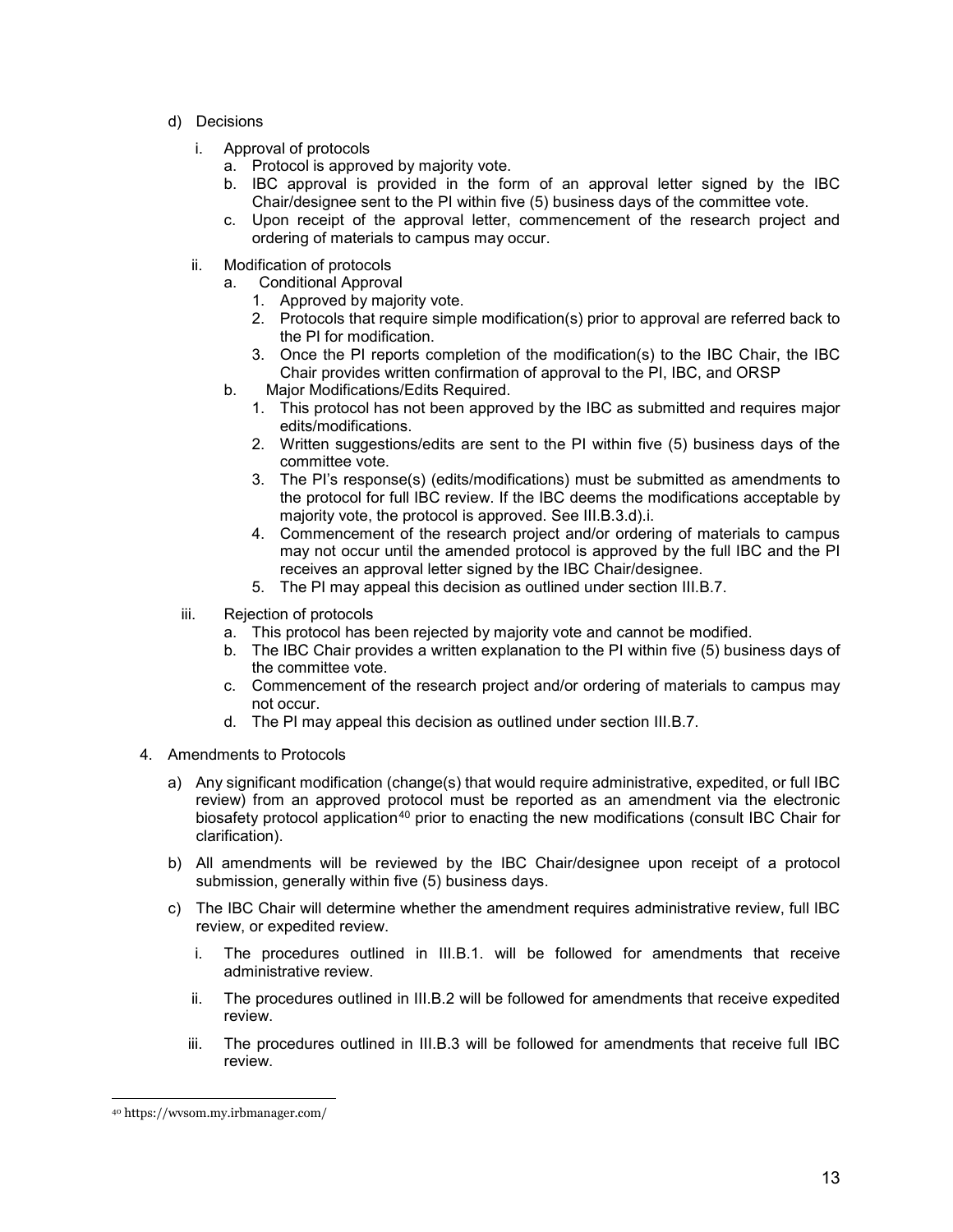- 5. Renewal of Protocols (Annual Updates)
	- a) An annual update/renewal shall be completed by the month and day of the original approved protocol.
	- b) Approximately 45 calendar days prior to expiration, the PI will receive a reminder email to complete the electronic annual update.
	- c) Renewals with no modifications are approved by the IBC Chair.
	- d) Renewals with modifications are considered amended protocols and are reviewed as per III.B.4. *Amendments to Protocols.*
	- e) Protocols not renewed annually will expire.
		- i. For record purposes, expired protocols are reported to the PI, IBC, and ORSP through email notification within five (5) business days of expiration.
			- a. In the event of the inadvertent expiration of a protocol, the PI may appeal, within 30 calendar days of expiration, in writing to the IBC Chair.
		- ii. The research project and/or ordering of materials to campus may not proceed until the protocol is renewed by the IBC Chair/designee.

#### 6. Appeals

- a) PI initiated appeals
	- In the event a protocol has been given a conditional approval, modification required, or outright rejection, the PI has the option of submitting an appeal within 30 calendar days of protocol notification.
		- a. The following should be submitted to the IBC Chair:
			- i. A written explanation that addresses why the protocol does not require edits/modification or should not be rejected.
			- ii. Additional pertinent materials as evidence to show why an approval should be given without modifications or should not have been rejected.
			- iii. Materials as outlined in Section III.A. *Registration of Protocols* that should have been included in the initial application will not be accepted.
		- b. Procedures
			- i. The full IBC shall convene to review the original protocol and written appeal.
			- ii. The appeal will either be approved or rejected by majority vote. This decision is final
			- iii. The IBC Chair/designee shall notify the PI and ORSP of the IBC's decision within five (5) business days of the vote.

# **C. Reporting of spills, exposure, or accidents**

Any spills, exposures, or accidents in the laboratory or serious adverse events (SAEs) in clinical studies under an IBC approved protocol must be reported to the ORSP/designee within 24 hours.

# **IV. ROLES and RESPONSIBILITIES**

#### **A. Principal Investigator**

Each PI is ultimately responsible for the protocol, registration, training, and safe handling of all biohazardous research agents and materials used by their personnel. PI responsibilities include, but are not limited to, the following:

1. On behalf of the institution, be responsible for full compliance with the NIH Guidelines in the conduct of recombinant or synthetic nucleic acid molecule research. [41](#page-13-0)

<span id="page-13-0"></span> $\overline{a}$ <sup>41</sup> NIH Guidelines; Section IV-B-7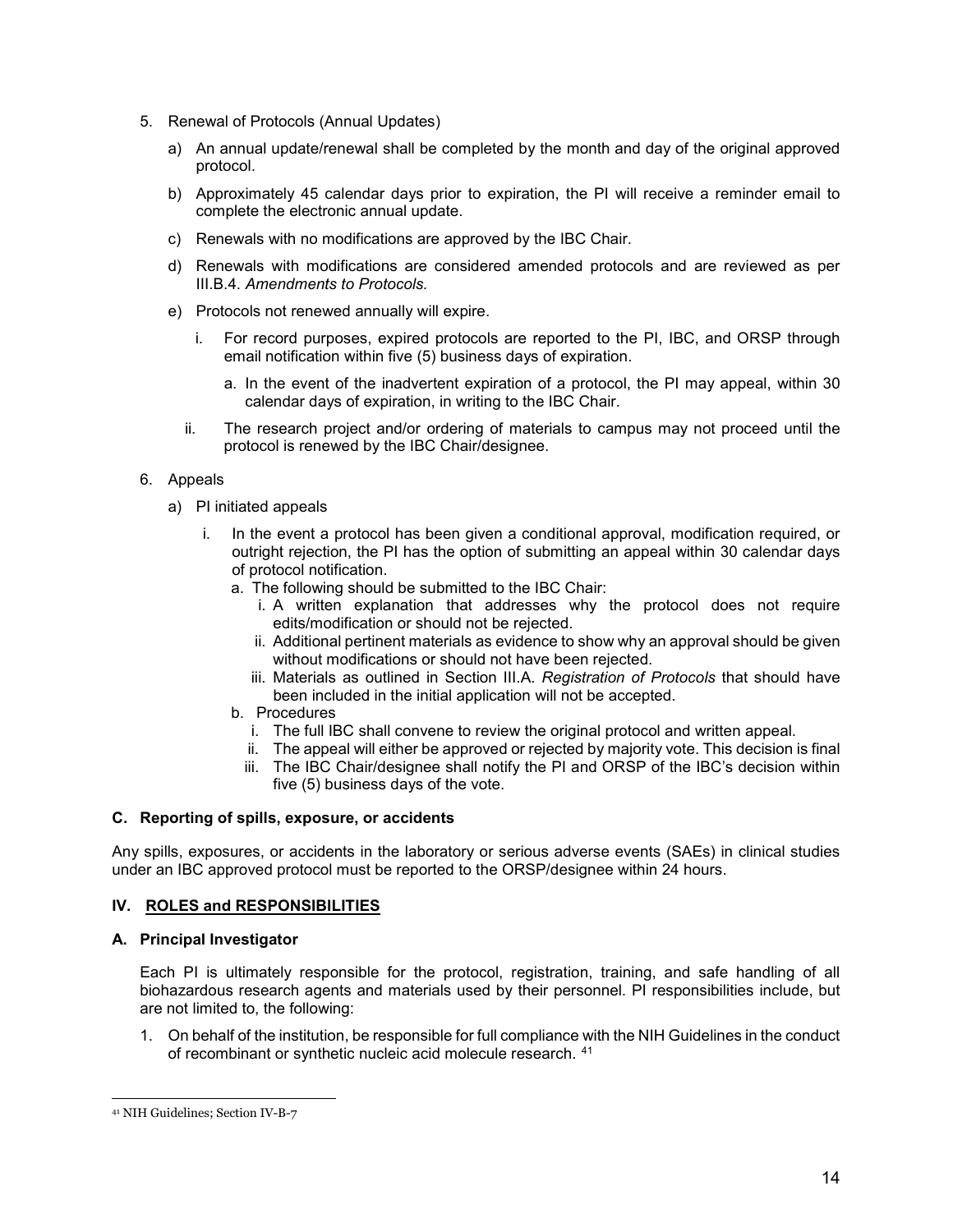- 2. Protocols must be approved/registered **prior** to initiation or ordering of biohazardous agents.
- 3. Protocols are active for one year. Protocols must be renewed annually by the date (month and day) that the original protocol was approved.
- 4. Changes (amendments) to approved protocols that would require IBC review must be approved prior to implementation.
- 5. All adverse incidents that involve biohazardous agents must be reported to ORSP, including spills, exposures, and accidents.
- 6. Shall not disseminate nucleic acid or biohazardous agents or materials including associated cell lines outside the institution without appropriate authorizations.
- 7. In the event a faculty researcher leaves the institution, ends their research project(s), or simply moves to a different location on campus, the PI is responsible for arrangements to provide for appropriate and compliant transfer, storage, and/or disposal of relevant biohazardous material.

# **B. IBC Chair**

The IBC Chair/designee is responsible for conducting, and properly documenting, the business of the IBC. Responsibilities include, but are not limited, to those listed:

- 1. Provide expert advice to IBC members, faculty, staff, and administration concerning biosafetyrelated activity.
- 2. Schedule IBC meetings.
- 3. Determine if an initial or amended protocol will receive an administrative review, expedited review, or full IBC review.
- 4. Provide written decisions to IBC, PI, and ORSP as outlined in III. *IBC Procedures* of this document.
- 5. Determine, in consultation with the ADRSP, HR, or other appropriate administrators, when the protection of privacy or proprietary interests are necessary prior to a full IBC meeting and inform IBC members in writing as to which material is considered confidential.
- 6. Recommend to the VPAER qualified individuals who may serve on the IBC.
- 7. Ensure appropriate training of the Institutional Biosafety Committee members and PIs.<sup>[42](#page-14-0)</sup>

# **C. IBC Members**

- 1. The IBC voting members are responsible for the critical/expert analysis of protocols, any IBC business as directed by the IBC Chair, and the expert advice of biosafety-related material.
- 2. As directed by the IBC Chair (IV.B. *IBC Chair*), all IBC members, including ex-officio members and the VPAER, are trained on the following topics to include, but not limited to: Biosafety and Biosecurity, Animal Biosafety, NIH Recombinant DNA Guidelines, Emergency and Incident Response to Biohazard Spills and Releases.

# **D. Office of Research and Sponsored Programs**

- 1. Review the procedures and activities of the IBC on an annual basis.
- 2. Recommends faculty members to the VPAER for appointment to the IBC.
- 3. Act as the liaison between WVSOM Senior Administration, research staff, and the IBC.
- 4. Administratively implements follow-up measures to be taken in response to IBC decisions made regarding significant or continuing non-compliance.

<span id="page-14-0"></span> $\overline{a}$ <sup>42</sup> NIH Guidelines; Section IV-B-1-h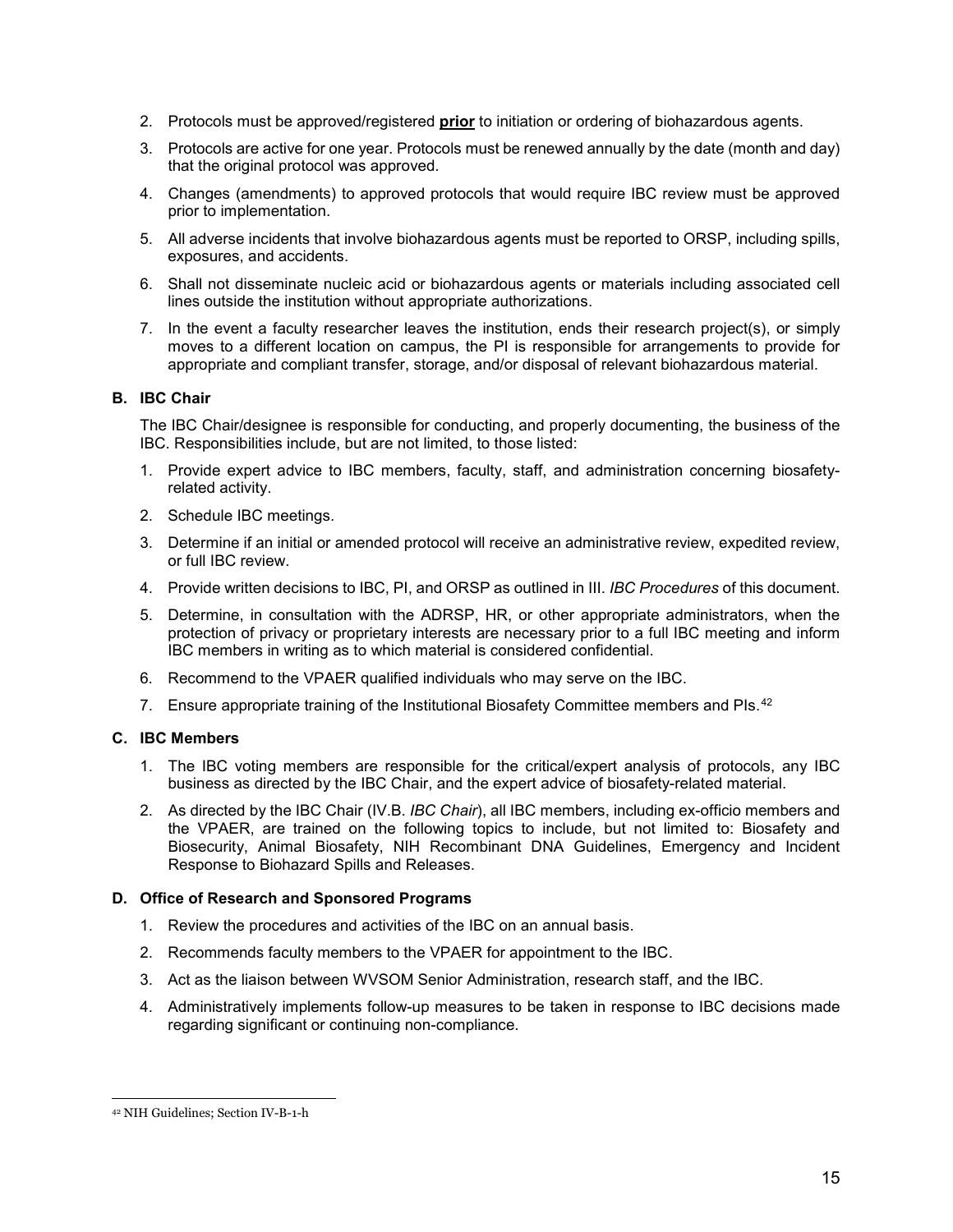- 5. Provide all confidential and secure database records and archival files of all registration documents, correspondence, membership minutes and decisions relating to IBC issues to the IBC and ADRSP for maintenance.
- 6. Report any significant problems with or violations of the NIH Guidelines or any significant accidents or illnesses to the VPAER within 24 hours. Significant violations or incidents may include items such as:
	- Breach of containment for biohazardous agents, or a spill outside containment that cannot be easily and quickly cleaned up by one person.
	- Any worker exposure of biohazardous agents to mucus membranes, open skin, or inhalation of aerosols.
	- Any illness likely caused by biohazardous agents exposure.
	- Workers or PIs that willfully violate protocols or conduct work without prior IBC approval

Note: PIs, workers, and other staff must report any of the above items to an IBC member and/or ORSP.

- 7. Conducts continuous quality improvement monitoring on all aspects of the IBC program (including the committee itself), to ensure institutional procedures regarding IBC review and approval, and protocol activities, are followed.
- 8. The ORSP Research Integrity and Compliance Administrator serves as a key contact between the ORSP and IBC and provides administrative support to the IBC Chair by assisting in the documentation of committee decisions, distribution of review materials, and the assignment of required training to protocol personnel as directed.

# **E. Vice President for Administration and External Relations (VPAER)**

- 1. Establish an Institutional Biosafety Committee, as required in Section IV-B-1 of the NIH Guidelines, and as described in this document.
- 2. May act as the Authorized Institutional Official for accepting biohazardous agents or materials on campus.
- 3. As the signatory official, accepts responsibility for safety and risks for materials used.
- 4. Appoints all IBC members as outlined in the WVSOM Faculty Handbook.<sup>[43](#page-15-0)</sup>
- 5. Ensure appropriate resources are available for training of the Institutional Biosafety Committee Chair. [44](#page-15-1)
- 6. As per Section IV-B-1-j, report any significant problems, violations of the NIH guidelines, or any significant research-related accidents and illnesses to NIH OSP within thirty days.
- 7. As per Section IV-B-2-a-(3), file an annual report with NIH OSP, as described therein, if the WVSOM IBC is registered with NIH OSP.
- 8. Protocols that have been approved by the IBC may be subject to further review by the VPAER, who may overturn the IBC approval. However, the VPAER may not approve activities that have not been approved by the IBC. The VPAER has the authority to immediately halt any activity where there is evidence of noncompliance with WVSOM, State or Federal policy resulting in serious or unexpected risks to the individual, the public or the environment from recombinant or biohazardous materials. Such actions will be promptly reported to the IBC.

# **V. RESOURCES**

NIH Guidelines for Research Involving Recombinant or Synthetic Nucleic Acid Molecules <https://osp.od.nih.gov/biotechnology/nih-guidelines/>

 $\ddot{ }$ <sup>43</sup> https://www.wvsom.edu/sites/default/files/u60/WVSOM%20Faculty%20Handbook%20%282019-10-26%29.pdf

<span id="page-15-1"></span><span id="page-15-0"></span><sup>44</sup> NIH Handbook; Section IV-B-1-h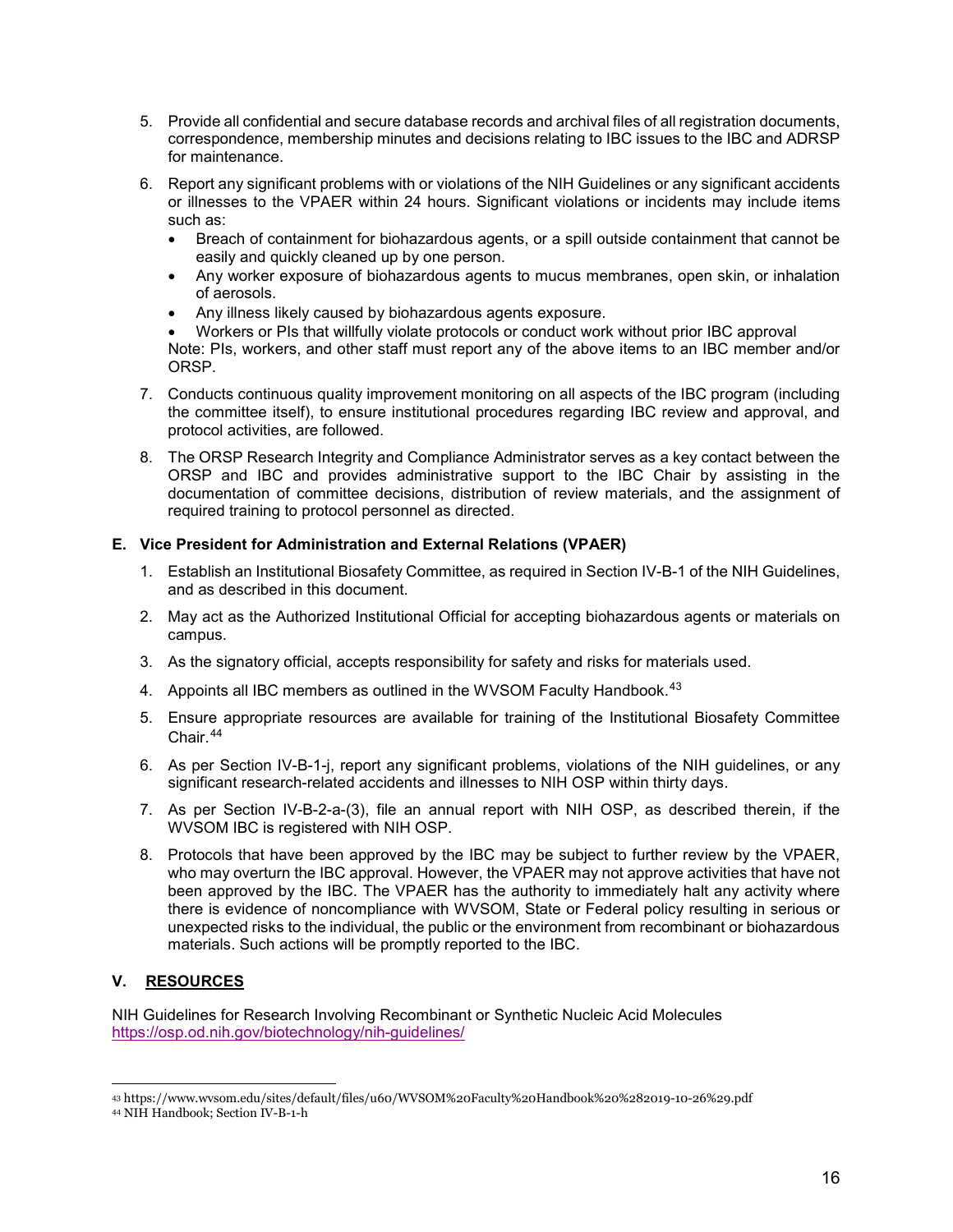Biosafety in Microbiological and Biomedical Laboratories (BMBL) 5<sup>th</sup> Edition: <http://www.cdc.gov/biosafety/publications/bmbl5/index.htm>

Workplace safety and Health: <http://www.cdc.gov/Workplace/>

National Select Agent Registry: <http://www.selectagents.gov/>

Bloodborne Pathogens Guidelines and Exposure Control Plan. West Virginia School of Osteopathic Medicine. July 2018.<https://www.wvsom.edu/research/lab-safety>

Bloodborne Pathogens and Needlestick Prevention. Occupational Safety and Health Administration. United States Department of Labor.<https://www.osha.gov/SLTC/bloodbornepathogens/>

This section below will be moved to the FAQ section on website Appendix A – Faculty Resources

- 1. Evaluation of risk
	- a. Facets to be considered in evaluating risk can be summed up as the 5 P's:
		- i. Pathogen: This includes determining agent classification, routes of infection, infectious disease process, virulence, pathogenicity, and vector presence;
		- ii. Personnel: Considerations include host immunity, immunization, attitudes toward safety, open wounds, and post-exposure prophylaxis;
		- iii. Place: This refers to the laboratory facilities and concerns should include biosafety level requirements, aerosol risk, and restriction of access;
		- iv. PPE (Personal Protective Equipment): This includes protection against aerosols, droplets, splatter, and sharps; and
		- v. Procedures: Some points to consider are the existence and availability of laboratory SOPs, degree of adherence to SOPs by staff and supervisors, training, labelling of areas and equipment, routine inspections, and testing for new materials and equipment.
	- b. Due consideration of the 5 P's will allow for a determination of biosafety level which will give the framework necessary for the development of a biosafety plan. This entails looking closely at the risk assessment triad of biological agent, host and personnel, and the environment to determine the degree of hazardous conditions when compared with a normal day-to-day human environment.
		- i. Biosafety Level 1 (BSL-1): Research functioning in a BSL-1 environment is suitable for work by normally healthy adult humans and generally consists of working with well-defined, low-risk agents. Normal requirements for BSL-1 include general training for work with biological materials; sharps containers availability; decontamination as a routine process after work completion; sign posting for infectious agents; handwashing sinks available; effective pest management program; and updates and training.
		- ii. Biosafety Level 2 (BSL-2): BSL-2 operations rise to the level of presenting a moderate hazard to personnel and the environment. Planning considerations differ in that personnel must have specific training and supervision when handling designated infectious agents; the laboratory must be restricted during research activity; and all work done with the potential for aerosols or splashes is conducted in Biological Safety Cabinets (BSCs) or other containment equipment. A lab-specific biosafety manual must be available; supervisor must ensure appropriate training and safety awareness by staff; autoclave availability in place; and medical surveillance and immunizations must be provided and explained as necessary.